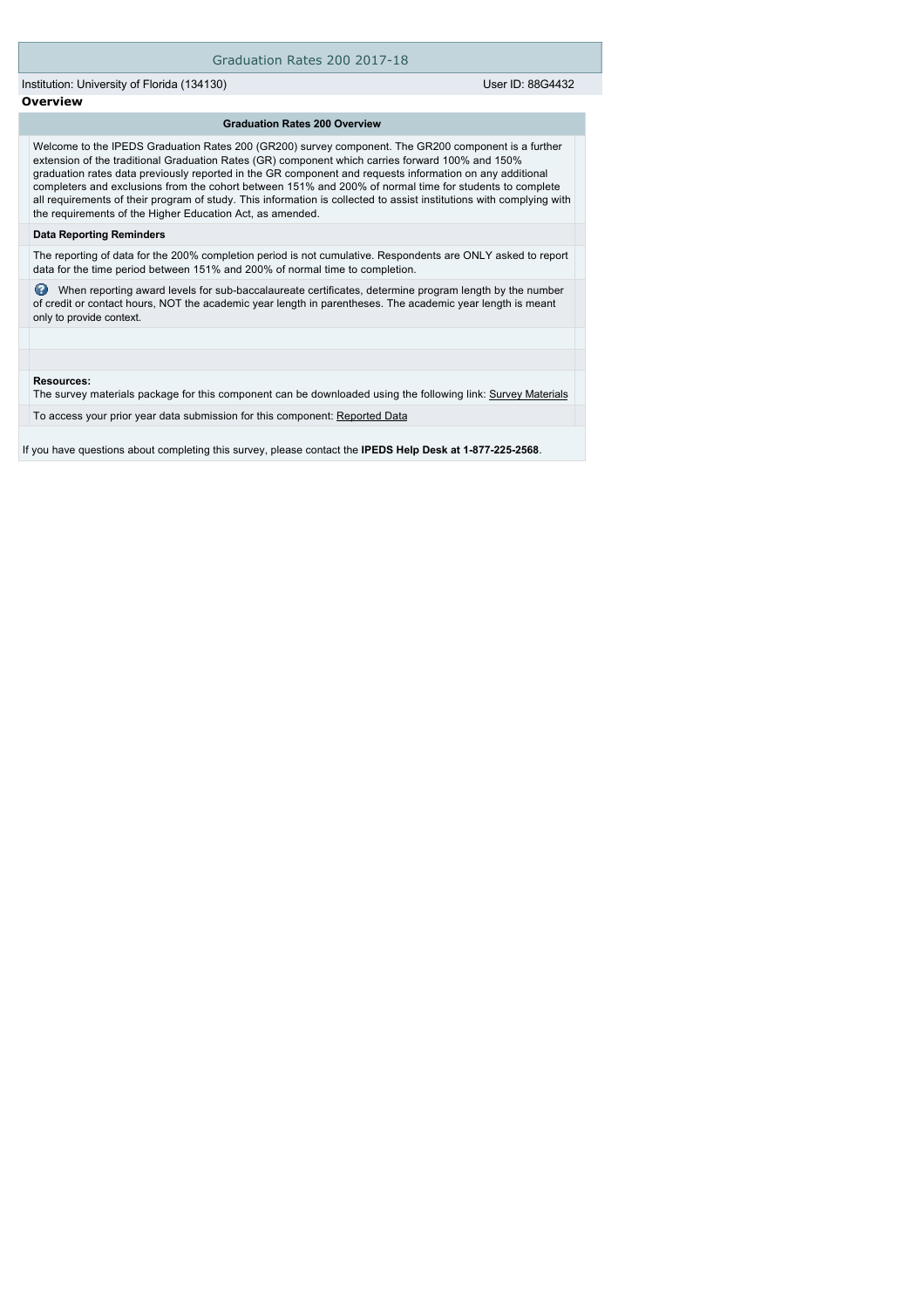| Institution: University of Florida (134130)<br>User ID: 88G4432                                                                                                       |           |  |  |  |  |  |
|-----------------------------------------------------------------------------------------------------------------------------------------------------------------------|-----------|--|--|--|--|--|
| <b>Screening Question</b>                                                                                                                                             |           |  |  |  |  |  |
| Your institution reported to the GR survey component as having the following number of students who did<br>not complete, but were still enrolled at your institution: |           |  |  |  |  |  |
|                                                                                                                                                                       |           |  |  |  |  |  |
| Do you have students to report who, 1) received an award between 151% and 200% of the normal time to<br>complete OR are still enrolled as of 200% of normal time?     |           |  |  |  |  |  |
|                                                                                                                                                                       | <b>No</b> |  |  |  |  |  |
| о                                                                                                                                                                     | Yes       |  |  |  |  |  |
|                                                                                                                                                                       |           |  |  |  |  |  |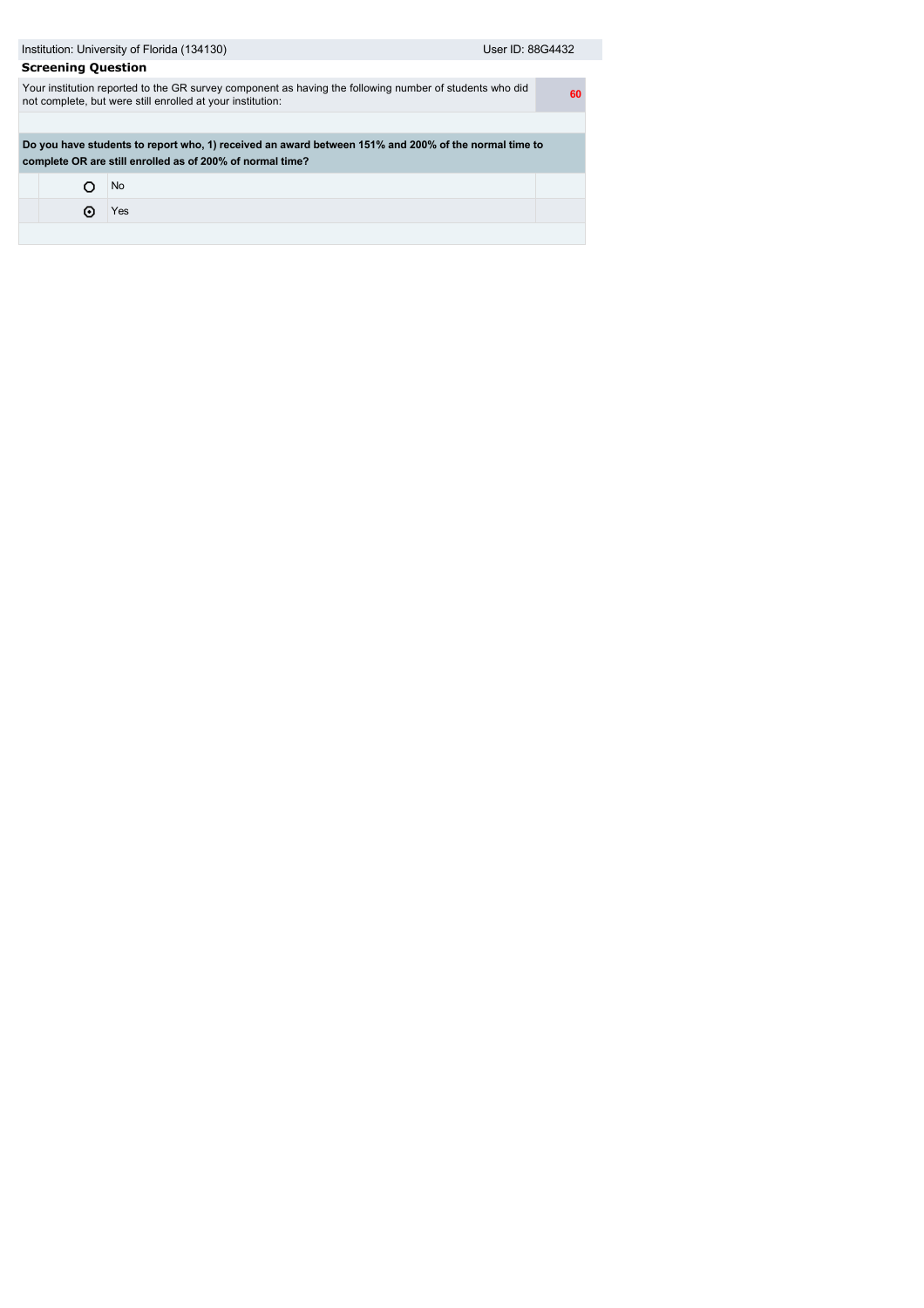# **Completers within 200%**

**For 4-year institutions, report on the 2009 [cohort](javascript:openglossary(119)) of [full-time,](javascript:openglossary(259)) [first-time](javascript:openglossary(241)) [bachelor's or equivalent degree-seeking](javascript:openglossary(79)) students.**

**Information for this cohort was originally reported by your institution in the 2015-16 IPEDS Graduation Rates survey component. The data on lines 1-5 are preloaded based on the information provided.**

|                                                                                                                                                                                                                               |                                                                                                                          |       | Graduation<br>rates |  |  |  |  |
|-------------------------------------------------------------------------------------------------------------------------------------------------------------------------------------------------------------------------------|--------------------------------------------------------------------------------------------------------------------------|-------|---------------------|--|--|--|--|
| 1                                                                                                                                                                                                                             | Revised cohort                                                                                                           | 6,257 |                     |  |  |  |  |
| 2                                                                                                                                                                                                                             | Exclusions within 150%                                                                                                   | 4     |                     |  |  |  |  |
| 3                                                                                                                                                                                                                             | Adjusted cohort 150%                                                                                                     | 6,253 |                     |  |  |  |  |
| $\Delta$                                                                                                                                                                                                                      | Number of students in the cohort who completed a bachelor's degree within 100% of<br>normal time to completion           | 4,149 | 66                  |  |  |  |  |
| 5                                                                                                                                                                                                                             | Number of students in the cohort who completed a bachelor's degree within 150% of<br>normal time to completion           | 5.409 | 87                  |  |  |  |  |
| 6                                                                                                                                                                                                                             | Additional exclusions (between 151% and 200% of normal time)                                                             |       |                     |  |  |  |  |
| 7                                                                                                                                                                                                                             | Adjusted cohort 200% (line 3 - line 6)                                                                                   | 6,253 |                     |  |  |  |  |
| 8                                                                                                                                                                                                                             | Number of students in the cohort who completed a bachelor's degree between 151%<br>and 200% of normal time to completion | 48    |                     |  |  |  |  |
| 9                                                                                                                                                                                                                             | Still enrolled as of 200% of normal time to completion                                                                   |       |                     |  |  |  |  |
| 10                                                                                                                                                                                                                            | Total completers within 200% of normal time (line $5 +$ line 8)                                                          | 5.457 | 87                  |  |  |  |  |
| You may use the space below to provide context for the data you've reported above. These context notes<br>$\oplus$<br>will be posted on the College Navigator website, and should be written to be understood by students and |                                                                                                                          |       |                     |  |  |  |  |
|                                                                                                                                                                                                                               | parents.                                                                                                                 |       |                     |  |  |  |  |
|                                                                                                                                                                                                                               |                                                                                                                          |       |                     |  |  |  |  |

 $\overline{b}$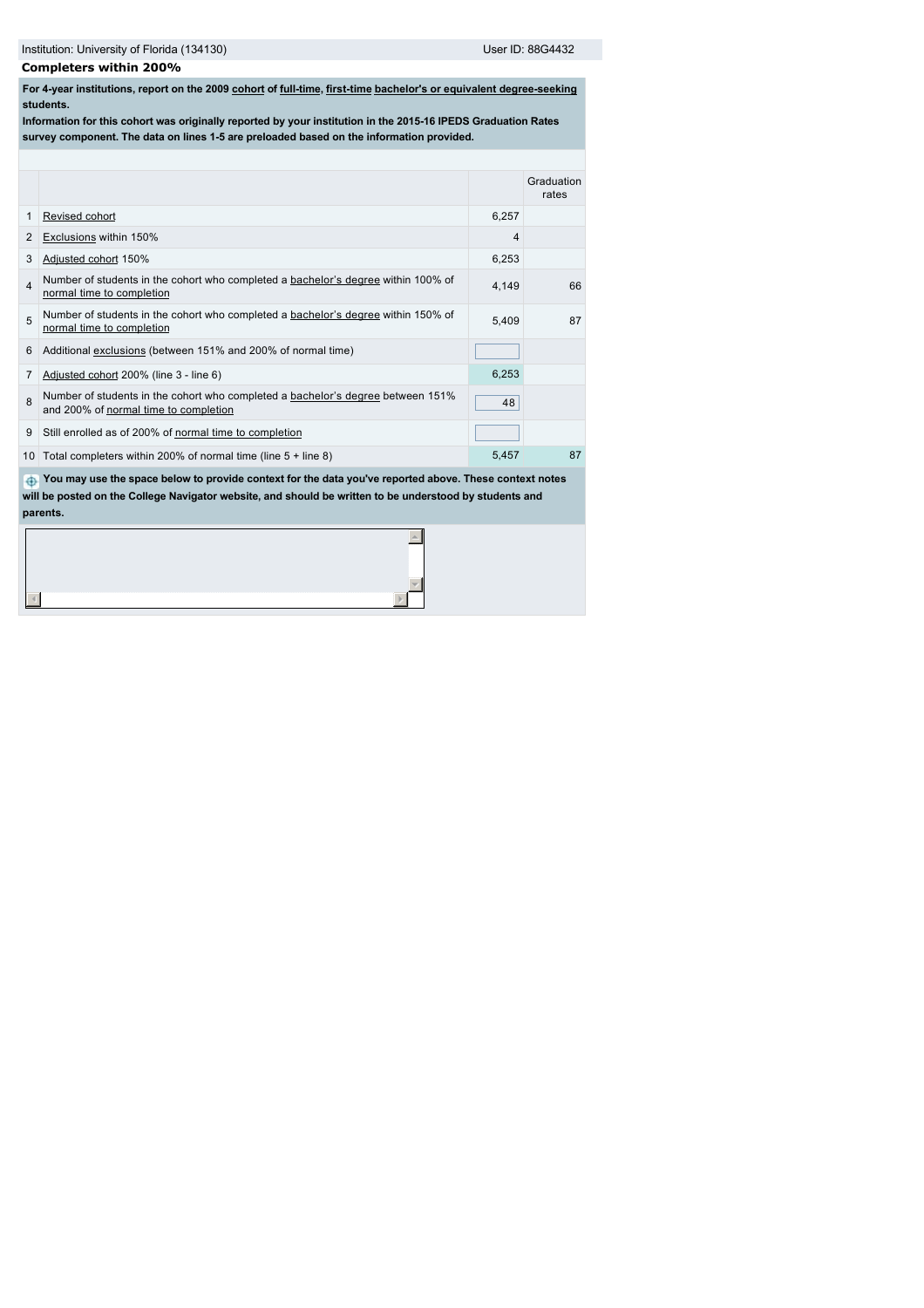|                         | Institution: University of Florida (134130)                                                                |                                                               |                      |       | User ID: 88G4432                                                                                                                                                                                                                        |  |
|-------------------------|------------------------------------------------------------------------------------------------------------|---------------------------------------------------------------|----------------------|-------|-----------------------------------------------------------------------------------------------------------------------------------------------------------------------------------------------------------------------------------------|--|
| <b>Prepared by</b>      |                                                                                                            |                                                               |                      |       |                                                                                                                                                                                                                                         |  |
| preparers.              | there are questions concerning the data. The Keyholder will be copied on all email correspondence to other |                                                               |                      |       | The name of the preparer is being collected so that we can follow up with the appropriate person in the event that                                                                                                                      |  |
| Data Collection System. | reporting burden associated with IPEDS. Please include in your estimate the time it took for you to review |                                                               |                      |       | The time it took to prepare this component is being collected so that we can continue to improve our estimate of the<br>instructions, query and search data sources, complete and review the component, and submit the data through the |  |
|                         | Thank you for your assistance.                                                                             |                                                               |                      |       |                                                                                                                                                                                                                                         |  |
|                         |                                                                                                            |                                                               |                      |       |                                                                                                                                                                                                                                         |  |
|                         | This survey component was prepared by:                                                                     |                                                               |                      |       |                                                                                                                                                                                                                                         |  |
| ⊙                       | Keyholder                                                                                                  | O                                                             | <b>SFA Contact</b>   | Ō     | <b>HR Contact</b>                                                                                                                                                                                                                       |  |
| Ω                       | <b>Finance Contact</b>                                                                                     | O<br>Contact                                                  | Academic Library     | O     | Other                                                                                                                                                                                                                                   |  |
| Name:                   | Cathy Lebo                                                                                                 |                                                               |                      |       |                                                                                                                                                                                                                                         |  |
| Email:                  | clebo@aa.ufl.edu                                                                                           |                                                               |                      |       |                                                                                                                                                                                                                                         |  |
|                         |                                                                                                            |                                                               |                      |       |                                                                                                                                                                                                                                         |  |
|                         |                                                                                                            |                                                               |                      |       | How many staff from your institution only were involved in the data collection and reporting process of this                                                                                                                            |  |
| survey component?       |                                                                                                            |                                                               |                      |       |                                                                                                                                                                                                                                         |  |
| 2.00                    | Number of Staff (including yourself)                                                                       |                                                               |                      |       |                                                                                                                                                                                                                                         |  |
|                         |                                                                                                            |                                                               |                      |       |                                                                                                                                                                                                                                         |  |
|                         | How many hours did you and others from your institution only spend on each of the steps below when         |                                                               |                      |       |                                                                                                                                                                                                                                         |  |
|                         | responding to this survey component?                                                                       |                                                               |                      |       |                                                                                                                                                                                                                                         |  |
|                         | Exclude the hours spent collecting data for state and other reporting purposes.                            |                                                               |                      |       |                                                                                                                                                                                                                                         |  |
| <b>Staff</b><br>member  | <b>Collecting Data</b><br><b>Needed</b>                                                                    | <b>Revising Data to</b><br>Match<br><b>IPEDS Requirements</b> | <b>Entering Data</b> |       | <b>Revising and Locking</b><br>Data                                                                                                                                                                                                     |  |
|                         |                                                                                                            | hours<br>1.00                                                 |                      | hours | hours<br>2.00                                                                                                                                                                                                                           |  |
| Your office             | hours<br>3.00                                                                                              |                                                               | 1.00                 |       |                                                                                                                                                                                                                                         |  |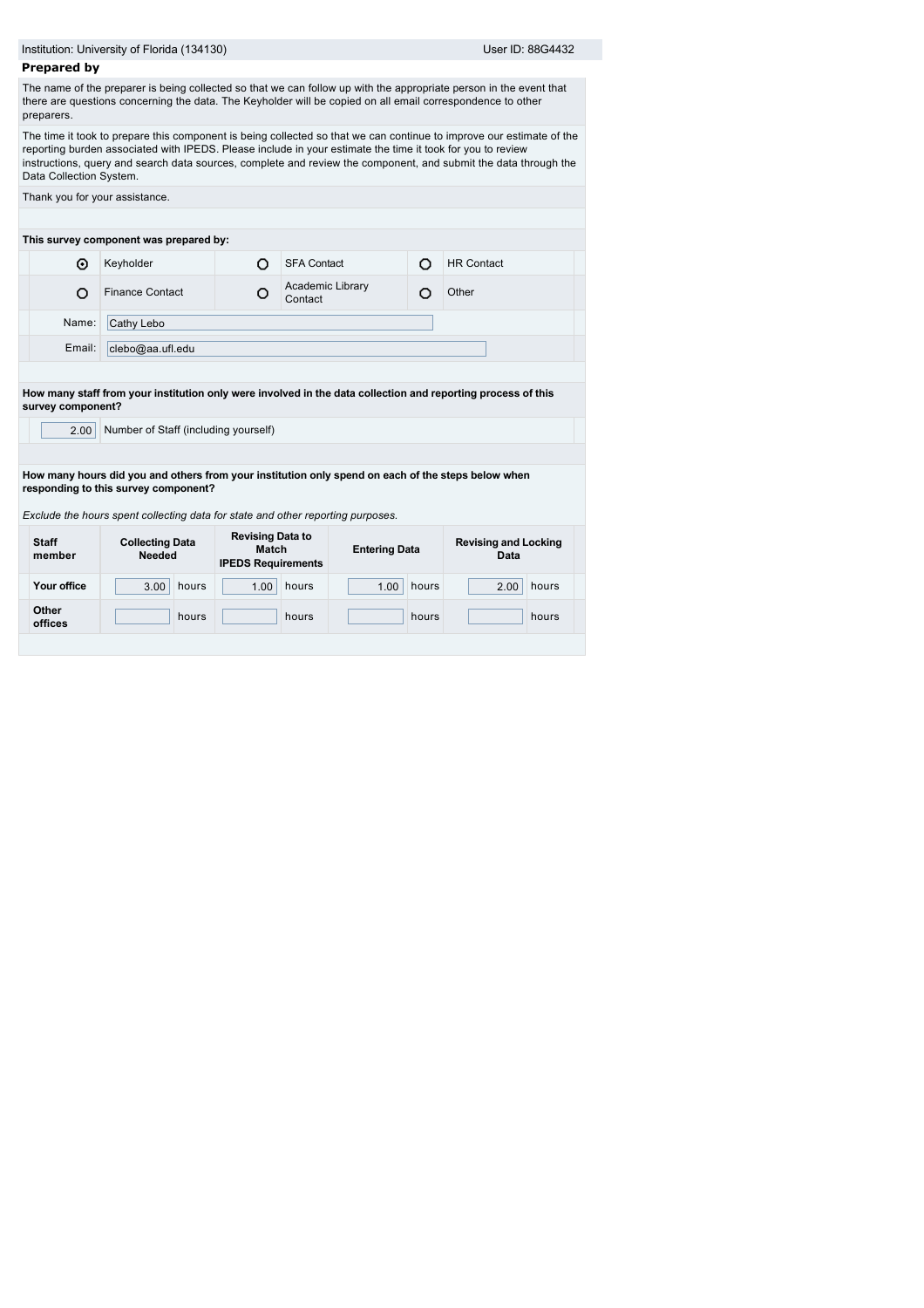#### **Summary**

# **2017 IPEDS Graduation Rate 200% Component Data Summary**

IPEDS collects important information regarding your institution. All data reported in IPEDS survey components become available in the IPEDS Data Center and appear as aggregated data in various Department of Education reports. Additionally, some of the reported data appears specifically for your institution through the College Navigator website and is included in your institution's Data Feedback Report (DFR). The purpose of this summary is to provide you an opportunity to view some of the data that, when accepted through the IPEDS quality control process, will appear on the College Navigator website and/or your DFR. College Navigator is updated approximately three months after the data collection period closes and Data Feedback Reports will be available through the [Data Center](http://nces.ed.gov/ipeds/datacenter/) and sent to your institution's CEO in November 2017.

Please review your data for accuracy. If you have questions about the data displayed below after reviewing the data reported on the survey screens, please contact the IPEDS Help Desk at: 1-877-225-2568 or [ipedshelp@rti.org](mailto:ipedshelp@rti.org).

| Bachelor's degree graduation rates<br>within 4 years, 6 years, and 8 years - Cohort year 2009 |     |  |
|-----------------------------------------------------------------------------------------------|-----|--|
| 4-year graduation rate                                                                        | 66% |  |
| 6-year graduation rate                                                                        | 87% |  |
| 8-year graduation rate                                                                        | 87% |  |